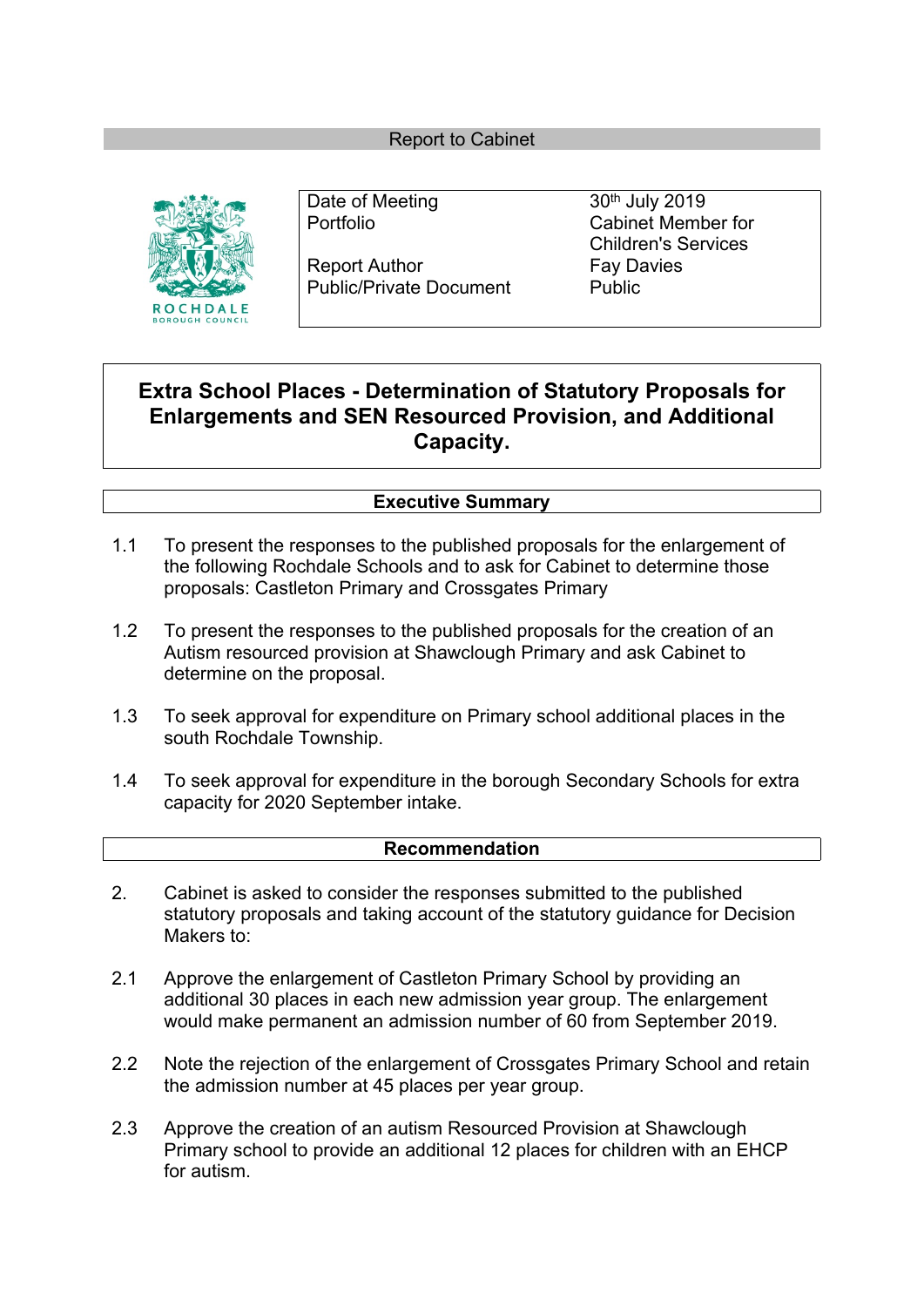- 2.4 Approve expenditure for the implementation of an expansion at St Johns Thornham; for invitations to tender to be issued and accepted and for the supporting contracts, and any incidental and ancillary documentation, to be signed in order to deliver the scheme in accordance with Financial Regulations.
- 2.5 Approve expenditure for additional funds for the implementation of the plan to deliver up to 120 extra secondary school places within the boroughs existing schools for the 2020 intake year to meet the predicted need.
- 2.6 Approve additional Basic Need Programme spend for the projects named in 2.4 and 2.5 above at £2,185,000 as set out in Appendix 1.

#### **Reason for Recommendation**

- 3.1 The need for extra primary school places was detailed in the report to Cabinet on the 26/02/2019.
- 3.2 Each local authority has a statutory duty to secure a sufficient number of places in each of their areas.

#### **Key Points for Consideration**

- 4.1 Extra primary school capacity is needed permanently in South–west Rochdale Township with Castleton Primary school already having taken temporary admission number increases in the intake year for 2016 and 2017 and in 2017 in their year 3 group. Increases in birth rates, and additional house building in the area of Castleton, Balderstone and Kirkholt, require the expansion in Castleton Primary. There was one response from the consultation in favour of the expansion (Appendix 2).
- 4.2 Too much spare capacity has been an issue previously in the south Pennines (Milnrow and Newhey ward). Spare places previously provided at Moorhouse did not get taken up which is difficult for the school to manage and costly for the council. The area sees little net movement of pupils and historically sees a net loss of numbers between birth and children attending school. Since the council does have facilities for temporary spare capacity in the area the expansion of Crossgates Primary School is being rejected at this time. There were 14 responses from the consultation on Crossgates; 13 against and 1 for expansion (Appendix 2).
- 4.3 Rates of EHCP's for autism in the borough are rising and the council has, outside its special school sector, no capacity to meet the need for this type of specialist support. The Resourced Provision at Shawclough Primary school will provide a much needed extra resource in this area of need. There were 2 responses from the consultation, both in favour of the provision. Cabinet to note expenditure for Shawclough Primary was provided through the DfE funded SEN Capital Fund and expenditure approved by Cabinet on 24/07/2018.
- 4.4 The consultation on the primary school expansion proposals was discussed by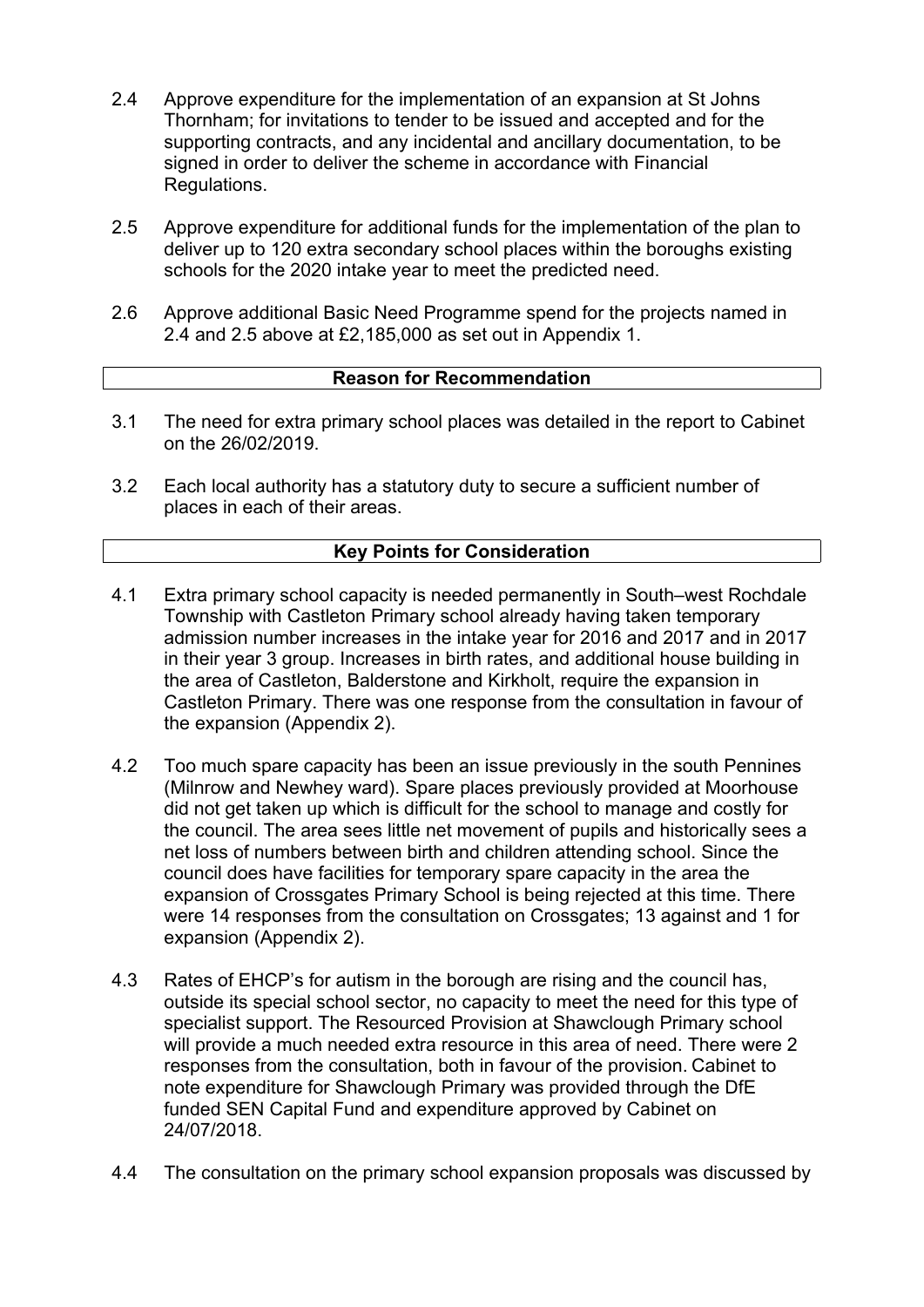the Children's Council and feedback given. The children were obviously well informed and did pick up most of the issues we do consider when looking at possible impacts. A summary of the images and flip charts used to record the children's views is attached at Appendix 3.

- 4.5 St John's Primary in Thornham is a very small but popular school. It has for years delivered classes in 2 classrooms with a capacity of approximately70 children. With the growth in housing in both Castleton and Middleton the school has supported the authority by taking additional children and increasing its admission number. It currently has 91 children on roll. The need for extra primary school capacity in Castleton has dictated that the school be supported in its requirement for additional classroom spaces and this will allow the school to move to a published admission (PAN) number of 15 for 2020. The design of the additional accommodation will take into account, if the need arises, the ability of the school to move to a 30 PAN intake in the future. The school, as a Voluntary Aided school, ran their own consultation exercise on this expansion. Funding required for the first phase of this extension to take the school from an admission number of 12 to 15 in 2020 is noted in Appendix 1.
- 4.6 The report to Cabinet on Capital Investment in Schools on the 18/03/2019 noted expenditure on possible extra secondary school places for 2020, and the Secondary School places 2019 and 2020 intake report to Cabinet in 26/02/2019 noted a need for temporary or modular accommodation for the 2020 intake at a cost of £500,000. Additional funding to meet the required 120 extra places is needed and this is noted in Appendix 1.

#### **Alternatives Considered**

4.7 The School Organisation and Development Team within Early Help and Schools looks to listen to suggestions from the consultations it runs on extra capacity in both its primary and secondary school estates. The consultation held with stakeholders in the area of Crossgates Primary school was difficult and the decision to currently reject the expansion at Crossgates Primary for 2021 may have to be revisited in the future.

## **Costs and Budget Summary**

- 5.1 The costs associated with co-ordinating admission arrangements are met from the Dedicated Schools Grant.
- 5.2 A cost of £2,185,000 to increase for the secondary capacity for 2020 (4.6) and for the extra expansion proposal mentioned in paragraph 4.5 will be funded by the EFA annual allocations of Basic Need capital budget (appendix 1).
- 5.3 Where applicable, schools offering additional pupil places to meet the LA's statutory need, may also be eligible for revenue funding from the Council's Growth Fund, which is part of the Dedicated Schools Grant and is approved by Schools Forum.